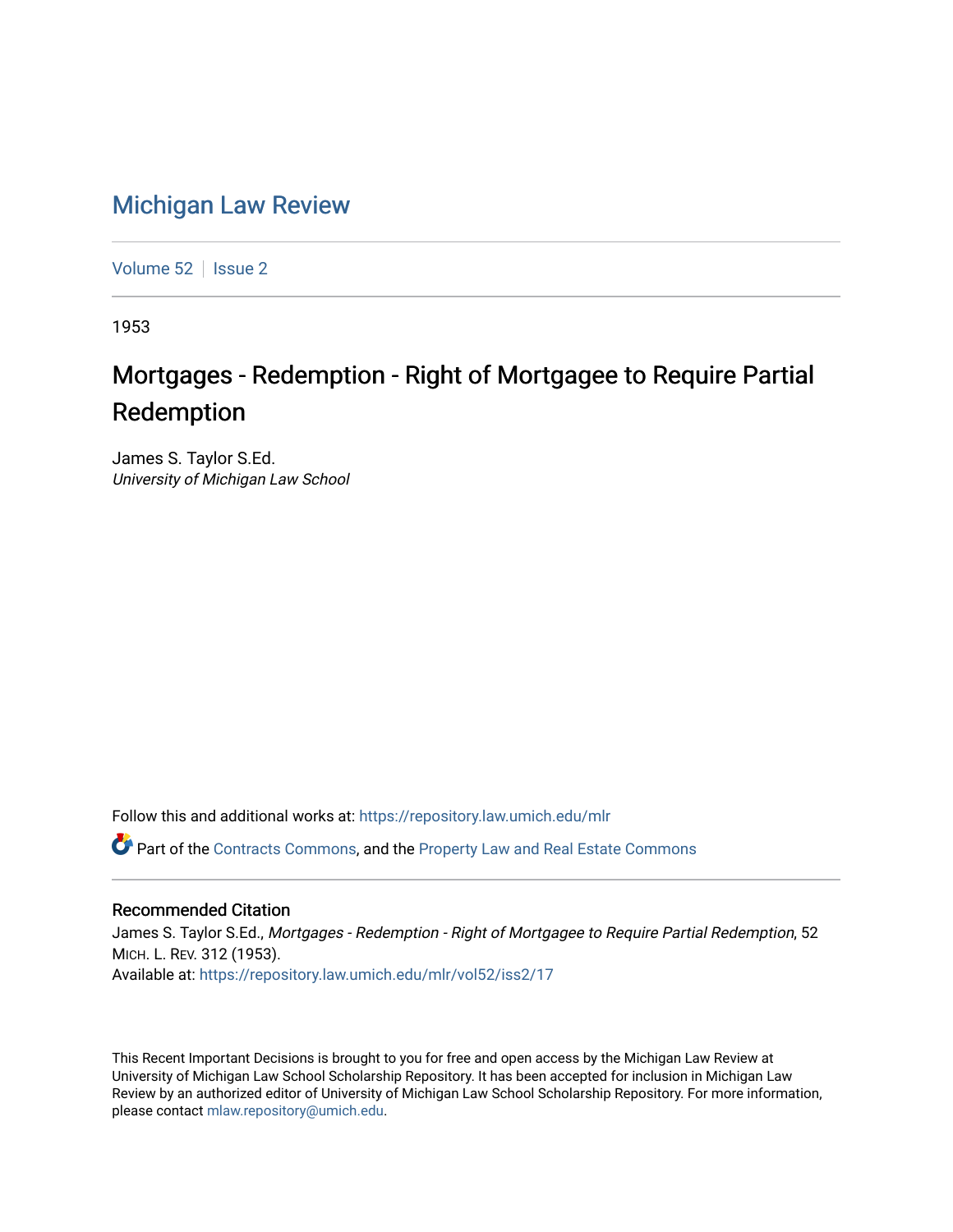MORTGAGES - REDEMPTION - RIGHT OF MORTGAGEE TO REOURE PARTIAL REDEMPTION-The mortgagor of the premises in question died leaving as his heirs-at-law the plaintiff and eight other children. Shortly thereafter, the mortgagee commenced proceedings *to* foreclose the mortgage under a power of sale. Pending these proceedings the plaintiff entered the military service of the United States and thus became entitled under the Soldiers and Sailors Civil Relief *Act* of 19401 to protection against the exercise of the power of sale. The mortgagee purchased at the foreclosure sale and thereafter made extensive improvements on the land. Plaintiff brought a bill *to* redeem the premises, tendering the entire amount of the mortgage debt. Mortgagee's demurrer to the bill was sustained. On appeal, *held,* affirmed. The rule that a part owner of the equity of redemption must redeem the entire premises is for the benefit of the mortgagee, and the mortgagee may at his election insist upon a partial redemption. *Cooper v. Peak,* 258 Ala. 167, 61 S. (2d) 62 (1952).

The rule is well settled that any person who holds a legal estate in mortgaged land, derived through, under, or in privity with the mortgagor, is entitled to redeem the land,<sup>2</sup> and this equity of redemption cannot be extinguished by a foreclosure to which he is not a party.3 *At* the same time, the

- 1 54 Stat. L. 1178, §302(3) (1940). For the purposes of this case the court assumes the act would cover the situation here presented although there appears to be substantial doubt as to its applicability. See generally 130 A.L.R. 774 (1941).
- 22 JoNEs, MORTGAGES §1352 (1928); Smith v. Austin, 9 Mich. 465 at 474 (1862). But cf. Western Union Telegraph Co. v. Ann Arbor Railroad Co., (6th Cir. 1898) 90 F.
- 379.<br><sup>3</sup> Byron v. Kales, 162 U.S. 411, 16 S.Ct. 802 (1895); 2 JONES, MORTGAGES §1342 (1928).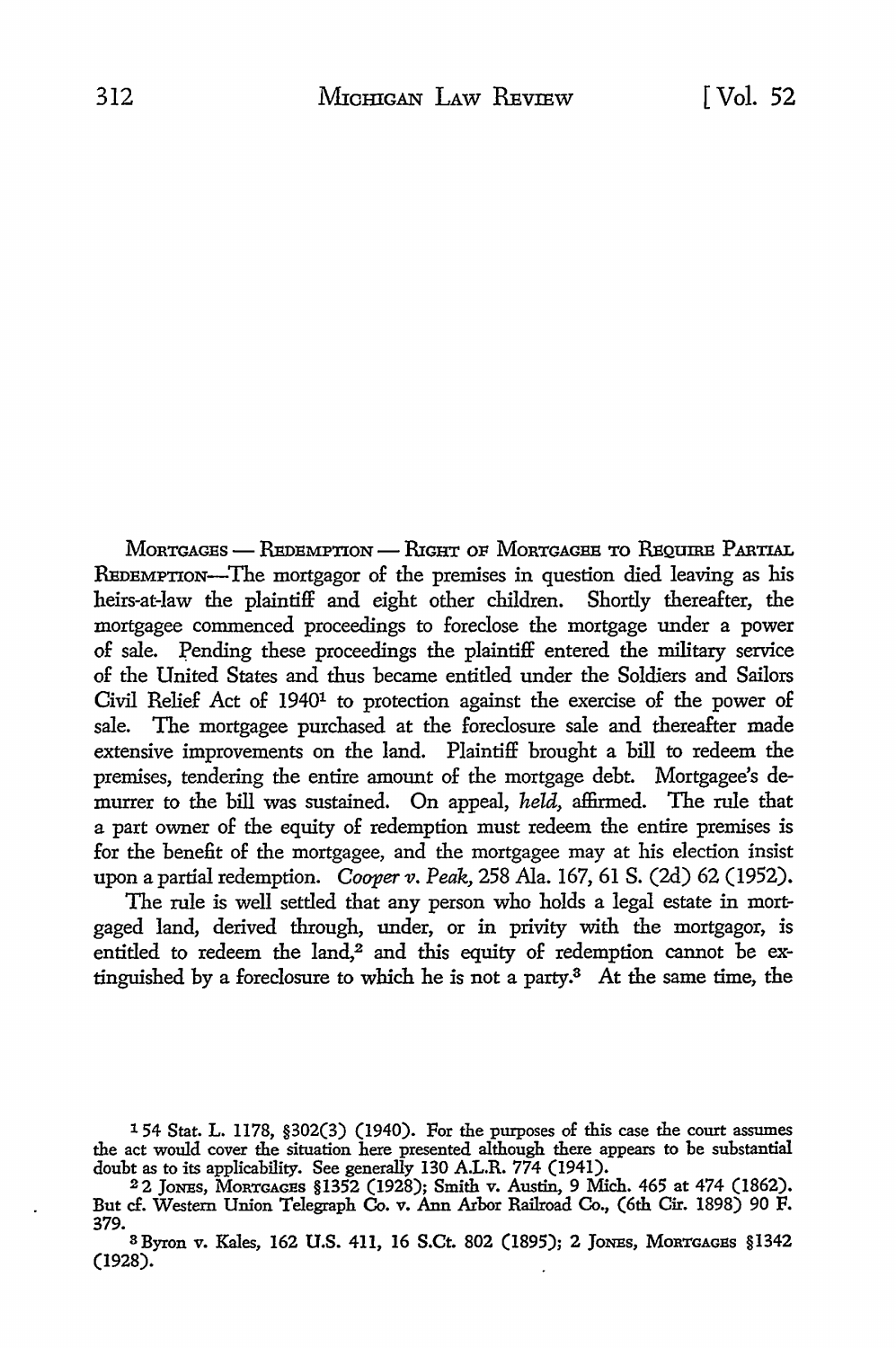mortgagee has an entire debt secured on the whole property, and no party interested in the whole premises or in any portion of them can compel the mortgagee to accept a part of the debt and to relieve a part of the property from the lien.<sup>4</sup> However, the mortgagee or his purchaser at the foreclosure sale may waive the right to enforce redemption for the whole amount of the mortgage debt, and accept a proportionate part of the debt from one entitled to redeem it.<sup>5</sup> Thus in the usual case where the owner of a partial interest in the equity of redemption seeks to redeem only his interest in the land by payment of his proportionate share of the debt, the mortgagee may insist upon full redemption or none at all. The principal case suggests a corollary to this rule, viz., that the mortgagee has a right to insist upon partial redemption when the owner of a partial interest in the mortgaged land seeks to redeem the entire premises.6 While the rule is generally unequivocally stated that one owning such partial interest is entitled to redeem the entire mortgage, $^7$  there have been few cases dealing with the question of whether this is an absolute right, or a right conditioned upon the will of the mortgagee. It may be argued that since the mortgagee claims only a security interest in the mortgaged land, prior to foreclosure he is entitled to nothing more than payment of the secured debt by one not a volunteer; since one having an interest in the land to protect is not a volunteer, the mortgagee should be required to accept payment from such a person and relieve the entire premises from the mortgage.<sup>8</sup> However, this reasoning has not been rigidly adhered to where the equities of the mortgagee are such that injustice will be done to him if he is compelled to convey the whole mortgaged premises upon receipt of the mortgage debt.<sup>9</sup> The rule requiring full redemption is for the benefit and protection of the mortgagee and should not be invoked to work an injustice upon him. There are no compelling

4Taylor v. Porter, 7 Mass. 355 (1810); 2 JoNEs, MORTGAGES §1362 (1928). But see notes 6 and 12 infra. A part owner may not require other part owners to join with him in redeeming from the mortgage. If he elects to redeem he must pay the whole amount due on the mortgage and hold it to his own use, unless the other part owners elect to contribute, in which case he will be subrogated to the rights of the mortgagee. Calkins v. Munsel, 2 Root (Conn.) 333 (1795); Taylor v. Porter, supra.

<sup>5</sup>Union Mutual Life Ins. Co. v. Kirchoff, 133 ill. 368, 27 N.E. 91 (1890). See also Quinn Plumbing Co. v. New Miami Shores Corp., 100 Fla. 413, 129 S. 690 (1930); annotation, 73 A.L.R. 600 (1931).

<sup>6</sup> The mortgagee has been held to have a right to insist upon partial redemption where he has become an owner of the equity of redemption apart from that share belonging to the plaintiff. If the plaintiff were required to pay the entire mortgage debt he would at once acquire the right of reimbursement against the mortgagee as owner of the other share of the redemption interest and be subrogated to the mortgage to collect the share held by the mortgagee. As a short cut it is said that the mortgagee may insist upon partial redemption. See OsBORNE, MORTGAGES 877, n. 62 (1951).

7Rothschild v. Bay City Lumber Co., 139 Ala. 571, 36 S. 785 (1904); Owens v. Commonwealth Trust Co., 183 Ill. App. 605 (1913) (redemption from sale). See also 59 **C.J.S.,** Mortgages §848(b) (1949).

SSee 3 WASH, & LEE L. REv. 328 (1941).

9Dougherty v. Kubat, 67 Neb. 269, 93 **N.W.** 317 (1903); Boqut v. Coburn, 27 Barb. (N.Y.) 230 (1858); Wilson v. Tarter, 22 Ore. 504, 30 P. 499 (1892). See also Parker v. Dendy, 203 Ark. 188, 157 S.W. (2d) 48 (1941), criticized in 3 WASH. & LEE L. REv. 328 (1941).